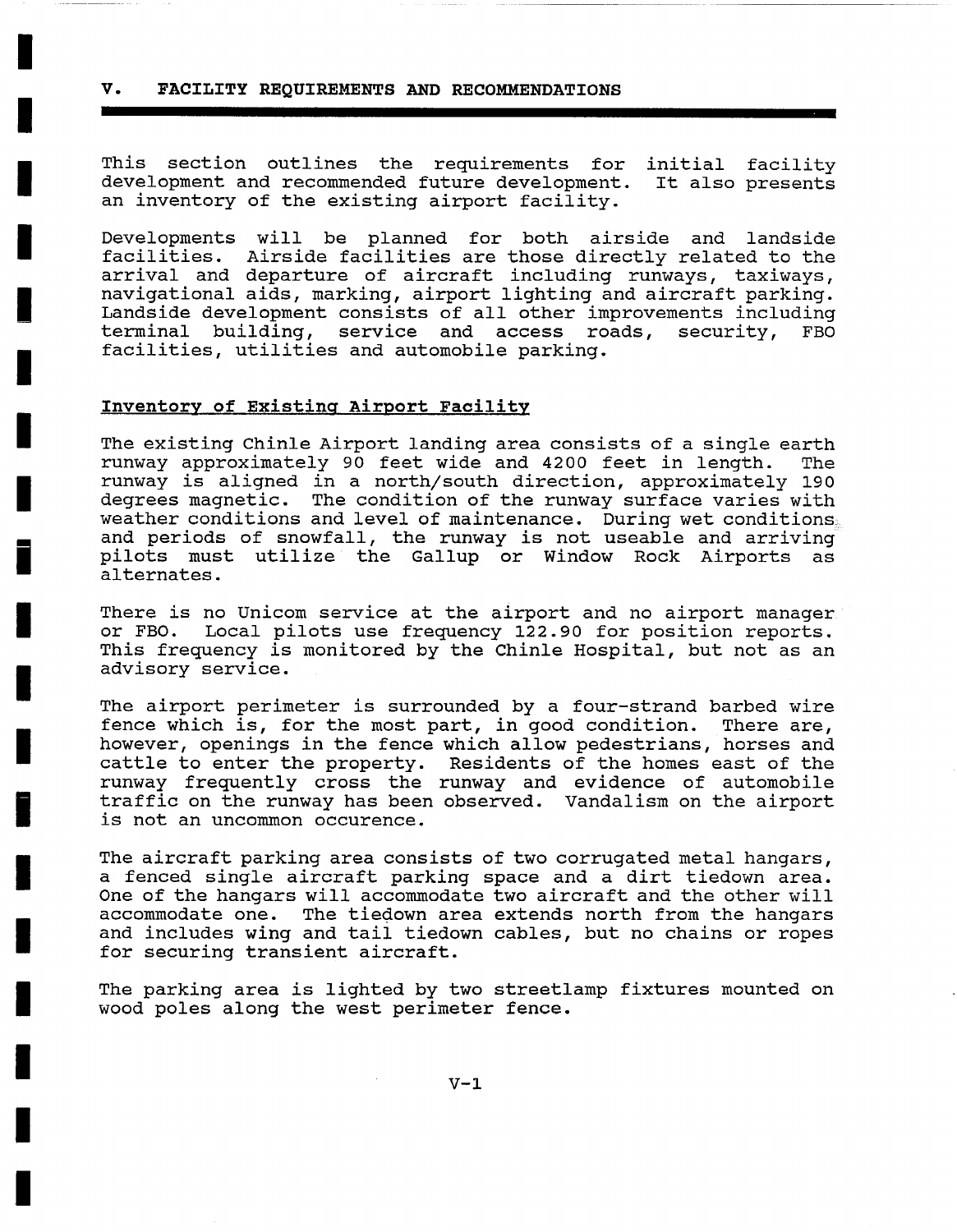Overhead electrical service enters the site from the northwest and follows the west perimeter fence southward, serving the apron lights and terminating at the hangars.

Runway lighting consists of low intensity stake mounted fixtures which are protected by pyramid-shaped steel mesh cases. The system is operational, but nighttime use of this facility is not recommended for pilots who are not intimately familiar with the runway configuration and existing obstructions.

There are currently three aircraft based at Chinle Airport. A Cessna 182 is operated by a local physician who is a Chinle resident. A Cessna 206 is operated by Monument Valley Air Service. A Piper Cherokee is operated by a local hotel construction company owner. No record of operations is available, but as many as nine operations (landings and takeoffs) were estimated to occur daily (Brady 1990).

## Facility Requirements Development Criteria

The facility requirements for the Chinle Airport were developed under the following criteria.

- The ultimate airport role classification of the Chinle Airport 1. facility will be General Utility, Stage I. A General Utility, Stage I airport serves all small aircraft in Airplane Design Group I, which is defined in AC 150/5300-13, "Airport Design," (FAA 1989) as those aircraft having a wingspan of up to but not including 49 feet. The service level will be "General Aviation" (GA).
- **.** The first phase of development will result in a paved, allweather airport capable of handling all day and night VFR operations of the existing general aviation fleet, 12,500 pounds single-wheel gross weight and less. This will include all small aircraft in Airplane Design Group I, Approach Categories A and B (speed less than 121 knots).
- . Future development will result in a facility capable of accommodating 75 percent of the general aviation aircraft fleet with gross takeoff weights of up to 60,000 pounds,  $\widehat{\varsigma}$ limited to aircraft with gross takeoff weights under 30,000 pounds. These aircraft include the Learjet 20, 30, and 50 series, Sabreliner 40, 60 and 75 series, Cessna Citation I, II, and III, plus others. Provisions for a published nonprecision instrument approach procedure to establish minimums will be included.
- . The dimensional standards and design cirteria for all physical improvements and airport imaginary surfaces shall be as detailed in AC 150/5300-13 (FAA 1989).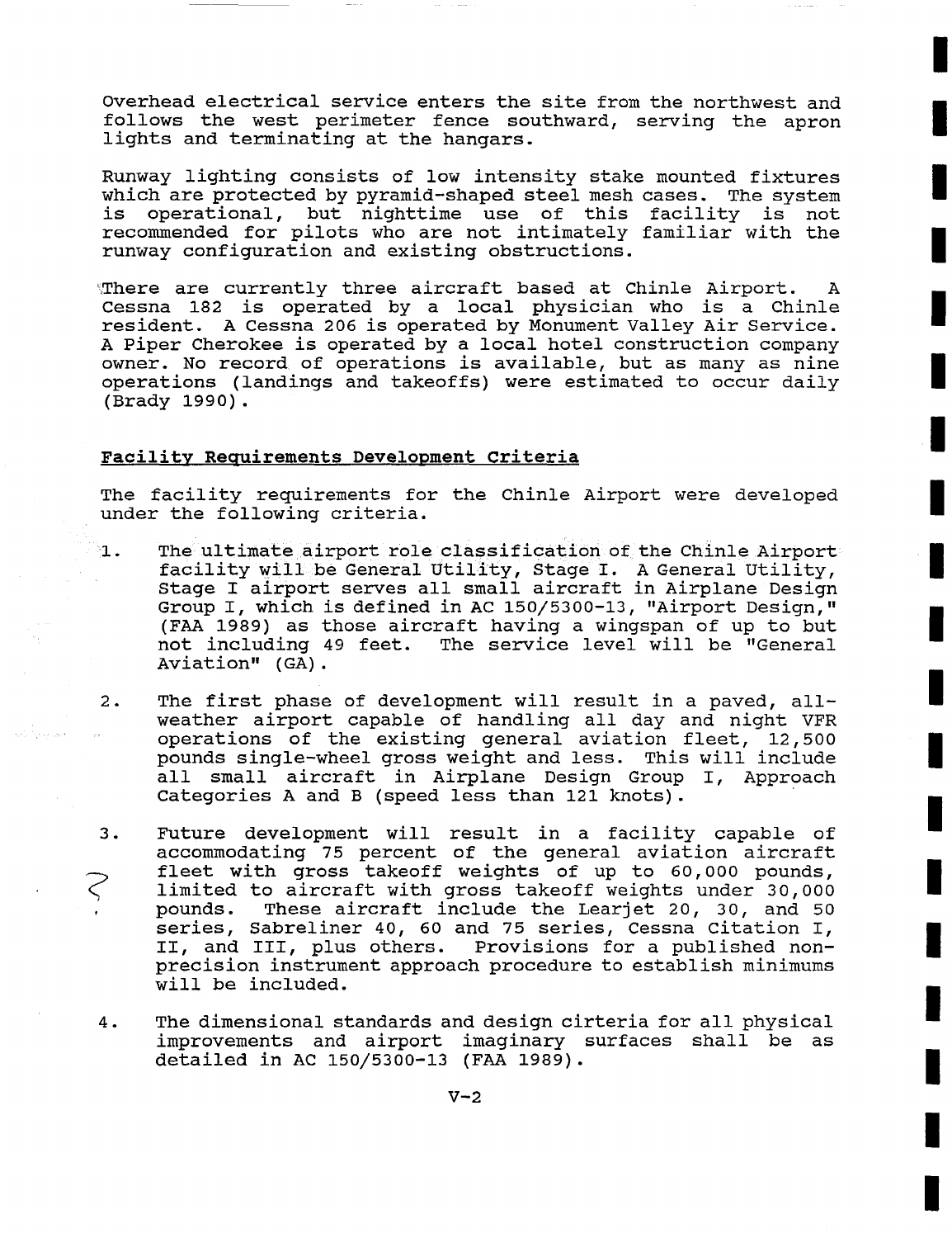This study encompasses a 20-year planning period, from calendar year 1990 through 2009, inclusive. In this section, recommended facility improvements are presented for the initial phase of construction and for the airport in its ultimate configuration within the planning period. The actual recommended schedule of improvements is included in Section VIII, Capital Improvements Program and Financing. The improvements are presented graphically in Section VII, Airport Plans and Plan Implementation.

## **Airside Facilities**

**I** 

**I** 

**I** 

**|** 

**I** 

**I** 

**I** 

**I** 

**i** 

**I** 

**I** 

**I** 

**i** 

**I** 

**I** 

**I** 

**I** 

 $\mathbf I$ 

**I** 

1. Runways. The determination of required runway length takes into consideration the airport site evaluation, maximum mean temperature of the hottest month of the year and the expected design aircraft or aircraft group which will use the facility.

The runway length design curves for General Utility State  $I^{\circ}$ airports in AC 150/5325-4A, "Airport Design Standards", (FAA 1990) were used to determine the recommended first phase development lengths. A maximum mean temperature of 89 degrees Fahrenheit was assumed in all cases.

The Basic Transport performance curves for 75/feet  $\sqrt{2}$  the fleet (90 percent useful load) from AC  $150/5325-\frac{\lambda}{4}A$  (FAA 1990) were used to determine ultimate runway length requirements. For purposes of this phase of the Master Plan development, adjustments for runway gradient were not considered since they will be negligible based on the expected grading design.

The recommended runway width is 75 feet for both the first phase and ultimate development.  $\omega'$  minimum

2. Taxiways. First phase development should include turnarounds at each runway end. The design of these turnarounds should be such that the largest aircraft which will use the facility will be able to safely turn within the paved area without causing damage to the pavement surface.

Future development should include the construction of a full<br>parallel taxiway. The recommended width for all taxiway The recommended width for all taxiway<br>eet.  $25'$  minumum. construction is 35 feet.

3. Aircraft Parking and Tiedown. The initial development of this facility should provide for a minimum of six open tiedown spaces for based aircraft (based upon forecast requirements) and one space for itinerant aircraft. The number of itinerant spaces required was determined based on observations made by Mr. James A Brady, pilot, Monument Valley Air Service (1990).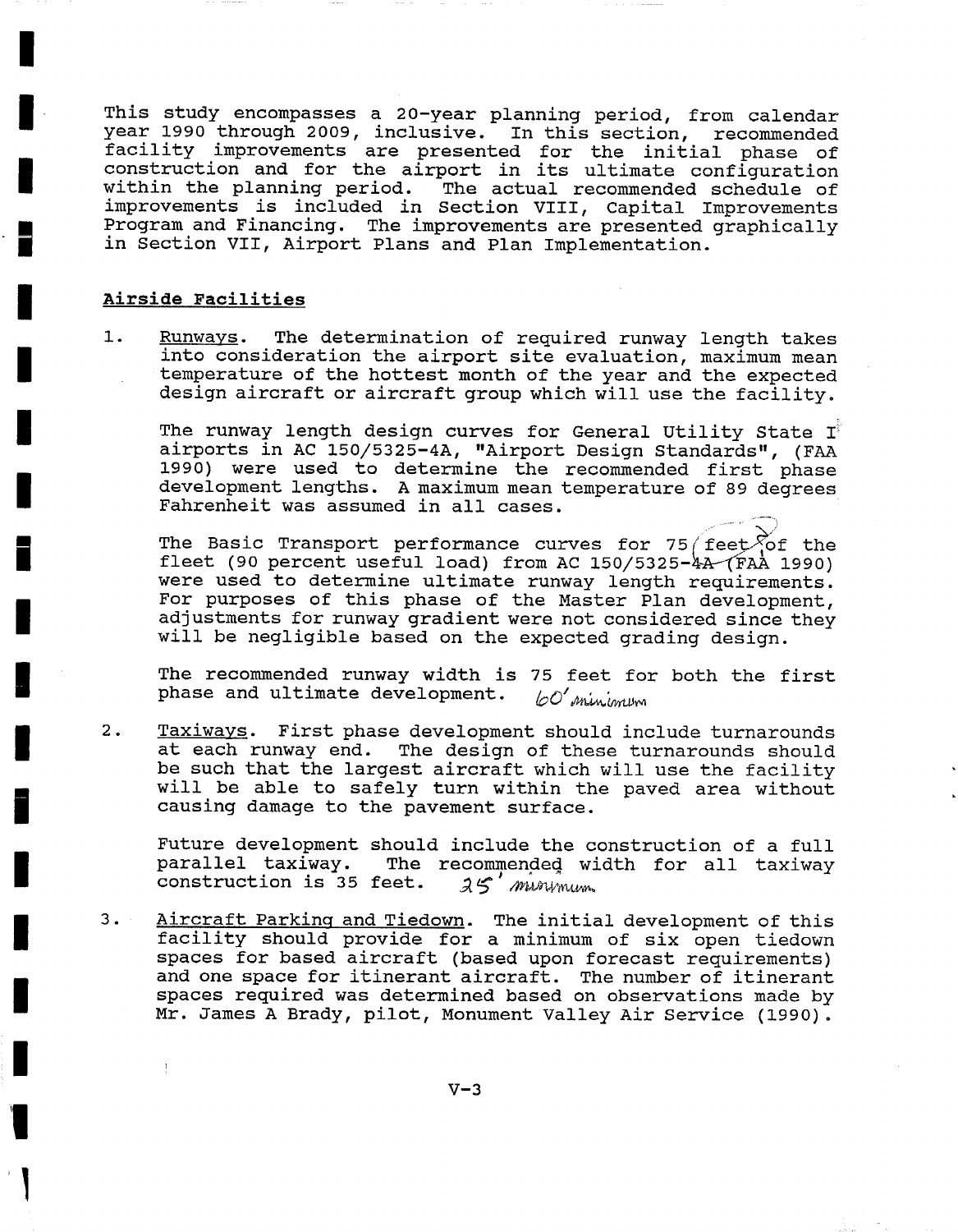The parking apron should be paved at a design strength to accommodate aircraft of 12,500 pound single-wheel loading for the initial development.

Ultimate expansion within the planning period should provide five additional spaces for based aircraft and one additional itinerant space.

Two additional tiedowns should be provided as a large<br>itinerant aircraft loading area. The pavement strength of itinerant aircraft loading area. this area should be designed for 30,000 pound single-wheel loading. Access routes for these areas should be designed for the larger aircraft.

**?** 

. Hanqar Requirements. It is recommended that land be set aside for hangar development within the aircraft parking areas which may be leased to private parties for the construction of single aircraft hangars. The use, construction standards, The use, construction standards, color and type of hangar should be controlled by the airport governing authority in order to maintain a standard of safety, conformity and aesthetic appeal which will contribute to the progressive development of the airport.

It is recommended that land be set aside for future construction of 1 FBO hangar and several T-hangars.

. Airport Liqhtinq and Visual Aids. The first phase of development will include installation of a medium intensity runway (MIRL) and taxiway lighting (MITL) system. The system should include base-mounted fixtures and all underground cable should be installed in conduit to increase the service life of the new system.

If a Unicom is installed at the airport, provisions should be included for radio control of airport lighting. A lighted wind cone and segmented circle plus a rotating beacon will be included in the first phase of development.

The future development should include installation of a Precision Approach Path Indicator (PAPI) or Generic visual approach descent indicator (PLASI) on both runway ends.

Lighting of the future parallel taxiway will be required at its time of construction.

. Airport Markinq. The first phase of development will require basic visual runway and taxiway centerline markings, as well as apron tiedown markings, runway numerals and hold lines for visual flight rules operations.

 $V - 4$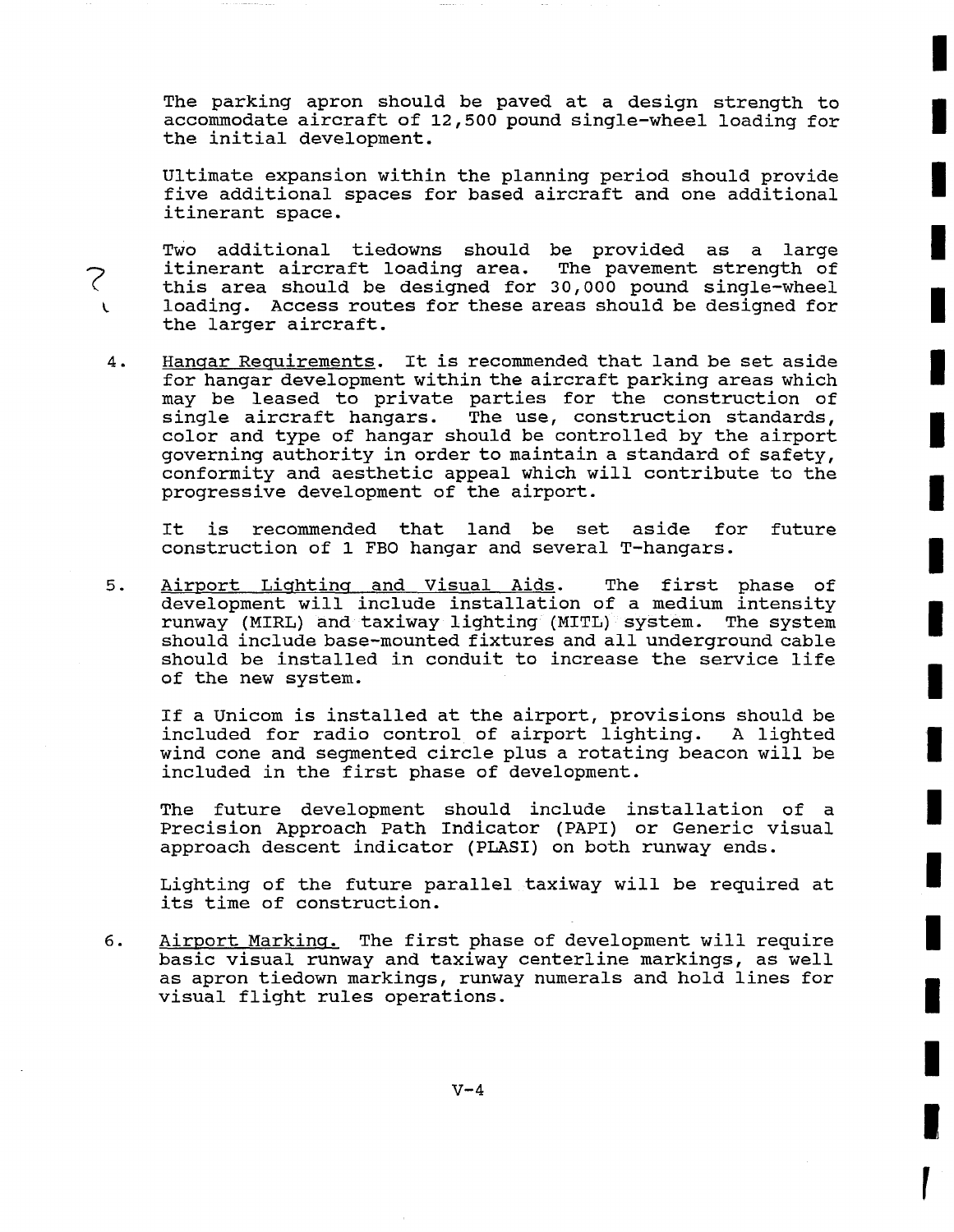At the time of implementation of the future instrument approach, the pavement markings must be upgraded to nonprecision approach standards.

. Navigational Requirements. Future development should include the development of a non-precision instrument approach procedure. Since the closest navagational aid (navaid) to Chinle Airport is 52 nautical miles southeast of Chinle (Gallup - GUP 115.1), a instrument approach is not feasible using existing navaid facilities. Therefore, it is recommended that a TVOR station be installed on the Chinle Airport site and that a very high frequency omni-directional range (VOR) or VOR/Distance Measuring Equipment (DME) approach procedure be established.

The TVOR facility should be located at least 500 feet from the centerline of the runway and at least 250 feet from the centerline of any taxiway. No structures should be permitted within 750 feet of the TVOR antenna and structures beyond this distance must not penetrate a 1.2 degree vertical angle as measured from the antenna. Fences should not be permitted within 500 feet of the antenna and power or telephone lines should not located within 1,200 feet.

The TVOR facility will require a minimum land area of 400 x 400 feet in order to provide for the grading requirements of the immediate area around the facility.

DME may be co-located with the TVOR facility if it will provide a more useful approach procedure. The decision to include the DME should be a result of a flight evaluation, which is conducted by the FAA as a part of the navaid siting and instrument approach development procedures.

**.**  Fuel Facilities. Aviation fuel sales may be made available at the Chinle Airport by the Navajo Tribe or may be provided by a FBO under contract with the Tribe. Either arrangement will provide a source of airport revenue, which will help to fund future airport improvements.

Initial development should include provisions for supplying 80 (red), 100LL (blue) and i00 (green) octane avgas for piston engine aircraft. A growing number of these aircraft are now type-certified to operate on automobile fuel. Consideration should be given to providing automotive fuel in addition to conventional aviation fuel.

Future development should include provisions for supplying jet fuel as demand warrants.

**.**  Clear Zones. Runway clear zones for visual approach with a 20:1 approach slope, as described by FAR Part 77, are required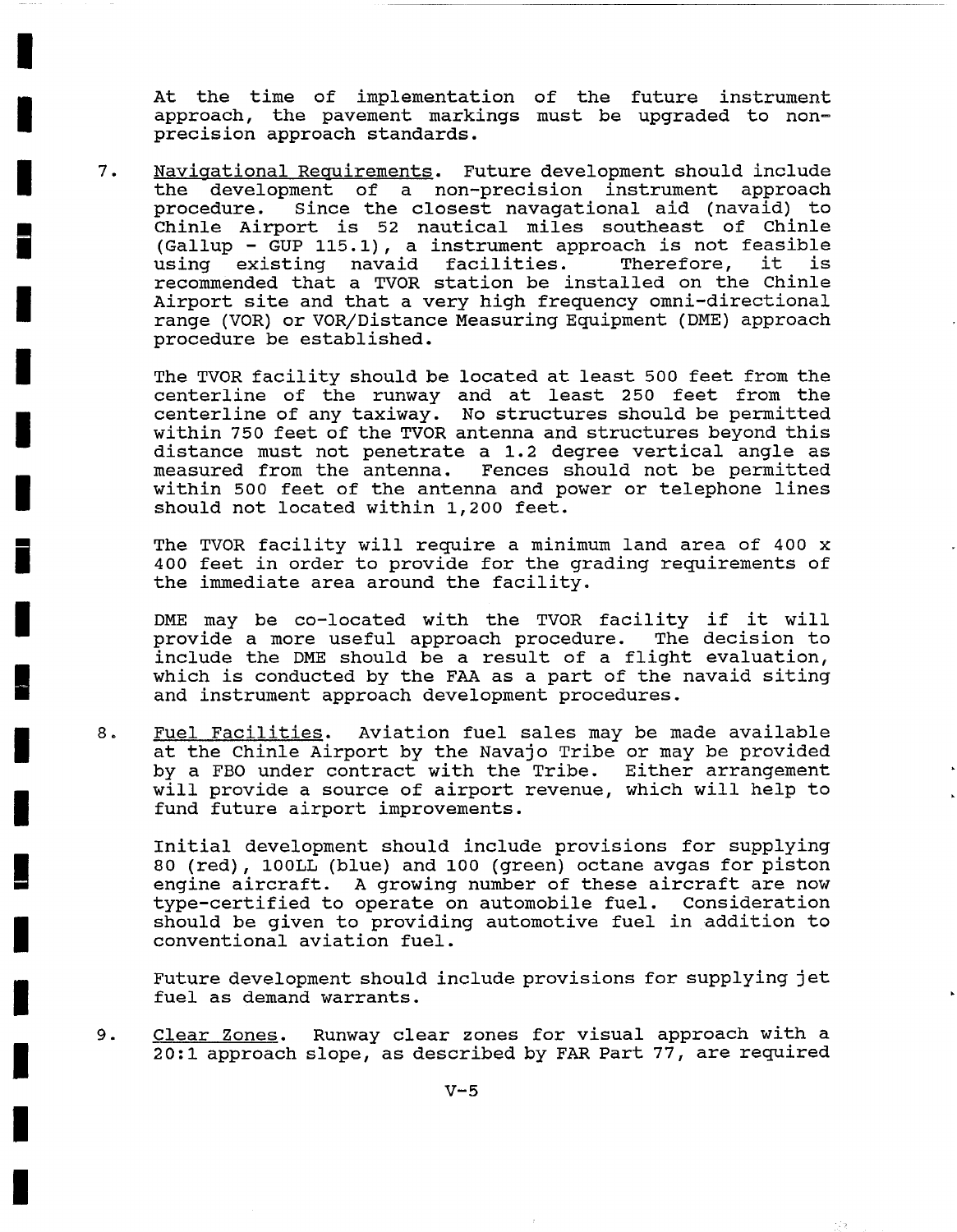for the first phase of development. Additional land area will be required for future incorporation of a non-precision instrument approach procedure with a 20:1 approach slope, the maximum Utility Airport requirement.

It is recommended that adequate land be withdrawn in the first phase development in order to incorporate ultimate clear zone areas within the airport property. If this is not possible, clear zones may be secured through aviation easements granted by the Tribe.

I0. Land Acquisition. The recommended minimum amount of land required for the ultimate development of Chinle Airport is 150 acres. The actual area may vary considerable from the guideline minimum depending upon the actual geometry and useable area of the selected site, and upon the actual land available for withdrawal.

It is strongly recommended that all land required for the ultimate airport development be withdrawn in the initial phase of development, and that steps be taken to protect the integrity of the airport approach zones. These steps may consist of height restriction zoning or additional buffer land acquisition.

ii. Control Tower. Airways Planning Standard 1 (APS-I) contains criteria for the establishment of a control tower. According to this standard, facilities become eligible for a tower when annual operations reach 200,000. The forecasted annual operations precludes the installation of an FAA-funded control tower.

# Landside Facilities

- $_{\mathscr{F}}$   $1$  . Terminal Building. The first phase of airport development should include a terminal building to accommodate an airport management/administration office, restrooms, small lobby and pilot's flight planning area. Additional structures for FBO, restaurant facilities or possibly commuter airlines may be provided by private enterprise as justified by the future need for these services.
- $\mathbb{Z}_2$ . Automobile Parking. Initial development should include a graded parking area of adequate size to accommodate a minimum of seven automobiles. In future development, the parking area should be paved and expanded to accommodate a minimum of ten additional automobiles.
	- 3. Access Roads. A paved, all-weather automobile access road is recommended for initial development. This road should be designed to accommodate the largest vehicle (i.e., fuel truck)

**!**